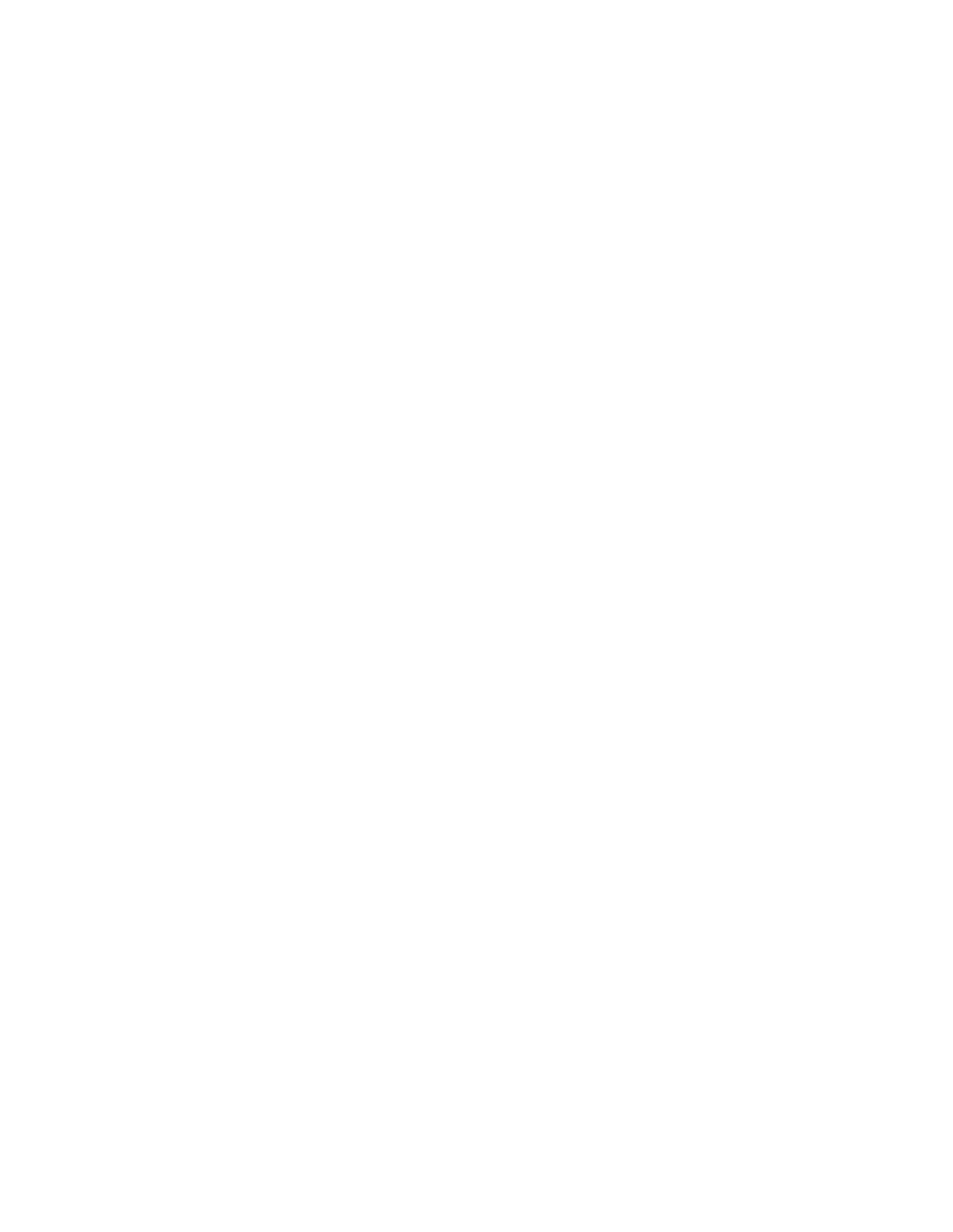

Pima Natural Resource Conservation District Pima Center for Conservation Education, Inc. 3241 N. Romero Road Tucson, AZ 85705



Thursday, January 27, 2022

Processing Attn: FWS–R2– ES–2021–0103-0001 U.S. Fish and Wildlife Service MS: PRB/PERMA (JAO/1N) 5275 Leesburg Pike, Falls Church, VA 22041–3803

# *RE: Endangered and Threatened Species: Revision to the Nonessential Experimental Population of the Mexican Wolf (Canis lupus baileyi) ; Docket FWS-R2-ES-2021-0103-0001*

Ladies and Gentlemen,

The following comments are submitted on behalf of the Pima Natural Resource Conservation District and the Pima Center for Conservation Education, Inc. (District). We incorporate into these comments, by reference, all our previous comment submissions regarding the Mexican Wolf (Wolf).

### ABOUT THE PIMA NATURAL RESOURCE CONSERVATION DISTRICT

The Pima Natural Resource Conservation District is one of 32 NRCDs in Arizona. The Districts are all established under the Arizona Revised Statutes (A.R.S.) Title 37, Chapter 6. Each District is an independent local unit of Arizona government, with elected leadership, and is recognized in statute as having special expertise in soil and water conservation. The Districts are organized under the Arizona Natural Resources Commissioner.

The mission of the District therefore aligns with the statutory mission of the Arizona Natural Resources Commissioner:

*"To provide for restoration and conservation of lands and soil resources, preservation of water rights, control and prevention of soil erosion, and thereby conserve natural resources, conserve wildlife, protect the tax base, protect private, state and federal lands, protect and restore the state's rivers, streams and associated riparian habitats including livestock, fish and wildlife dependent on those habitats, in such manner to protect and promote public health, public safety, and the general public welfare." (A.R.S.*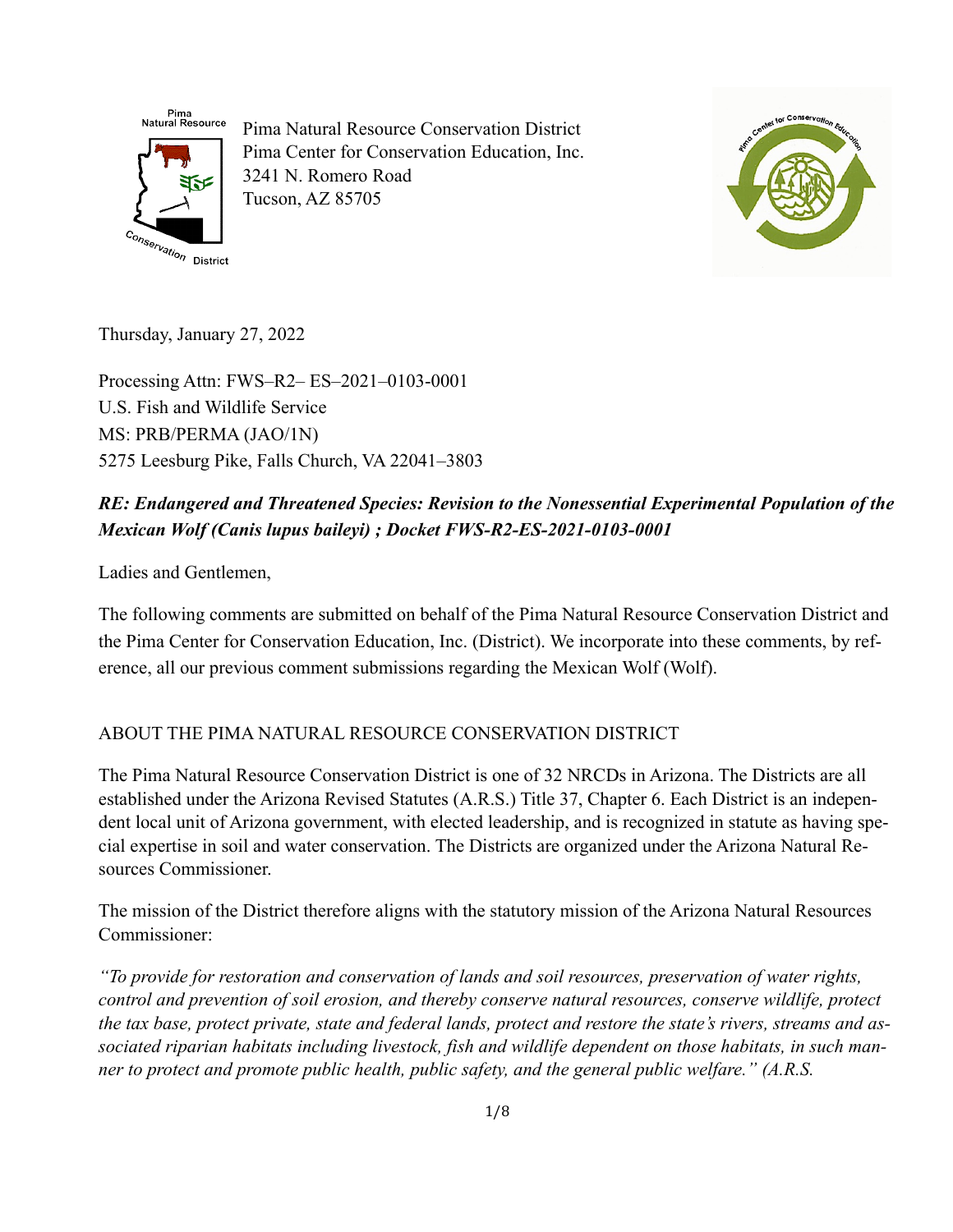### *§37-1001)*

Each District is managed by, and serves, voluntary cooperators who reside within the geographic boundaries of their respective NRCD. An NRCD cooperator is any person who has entered into a voluntary cooperative agreement with their NRCD for the purpose of protecting, conserving and practicing wise use of the natural resources under his or her control.

In carrying out our statutory mission, the Pima NRCD (District) is closely aligned with, and recently signed a Memorandum of Understanding with the USDA Natural Resources Conservation Service (NRCS). Many of our cooperators have contractual agreements with NRCS under the EQIP or other USDA grant programs. At present, the District's home office resides within the USDA Plant Materials Center building in Tucson, Arizona.

# NON-ESSENTIAL DESIGNATION

The Mexican Wolf population in Arizona and New Mexico is, and should continue to be, classified as non-essential. Given the number of wolves in captive facilities it is not likely the Mexican wolf is in any danger of going extinct. In addition, the existing take provisions are entirely consistent with achieving and promoting recovery of the Wolf.

# GENETIC VIABILITY

It is fact that there was a small number of founding Mexican Wolf members. Regardless of careful cross breeding of captive wolves and selective cross fostering with wild packs the Wolves are subject to inbreeding.

# DRAFT ENVIRONMENTAL IMPACT STATEMENT (DEIS)

The purpose described in Congressional intent for creating the ESA 10(j) statute was to make an introduction of a species into unoccupied habitat more palatable for impacted people and communities. The Mexican wolf program has proven to create an on-going sacrifice for residents, school kids, ranchers, hunters, recreationists, private property owners and communities. Management rules for the Mexican Wolf have become so complex that actual management of the population has become detrimental to the aforementioned people.

It is not wolves that the FWS seeks to manage; it is humans the FWS wants to manage and control. The 2021 DEIS has failed to disclose levels of social, cultural or economic impacts nor provide for sufficient mitigation for those impacts. It is clear that Wolf management actions by the Forest Service on historic livestock allotments have resulted in prohibiting movement of cattle onto pastures due to denning activity. Most egregiously, the Forest Service has cut permitted cattle numbers, the very factor that most damages sustainable historic economic production, on behalf of the Wolves.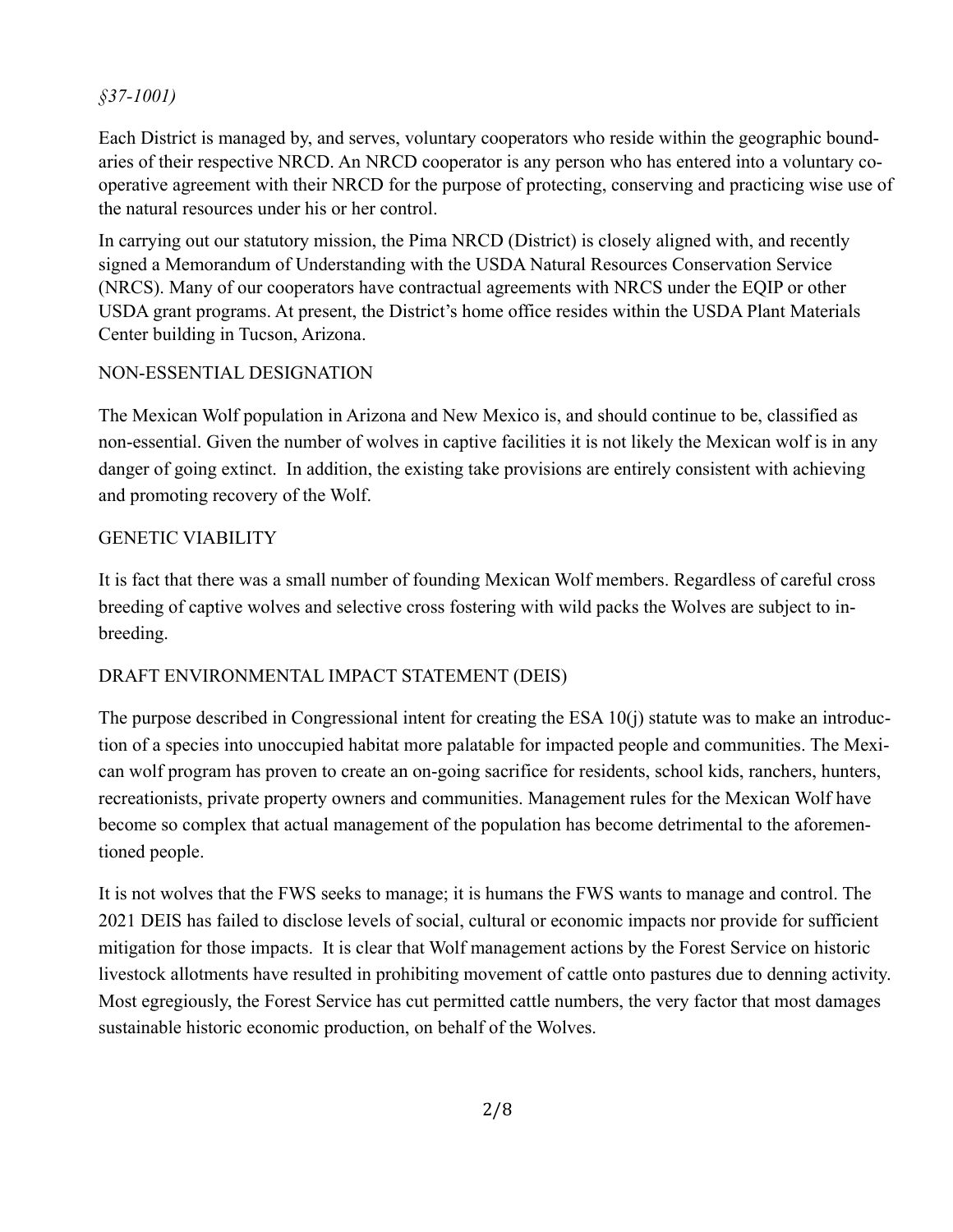Not only will the 2021 DEIS impact ranching operations, but it will also impact tourism and hunting opportunities due to increased ranch allotment closures and reduced access for the public when beef-producing families suffer damages that threaten their multi-generation economic and cultural survival.

### POPULATION OBJECTIVE

The 2015 rule called for a population objective of 300 to 325 Mexican wolves in Arizona and New Mexico (half of 320 in each State). In the 2021 proposed update at  $(k)(9)(iii)$  the population objective is, "Based on end-of-year counts, we will manage to achieve and sustain a population average greater than or equal to 320 wolves in Arizona and New Mexico." ("Greater than" is any number on a number line extending into infinity). It is objectionable and unfair to increase the 2015 goal and thereby create even greater survival threats to the culture and economy of historic ranching communities. The FWS maximum numbers of Wolves needed for re-establishment was identified in 2015. The proposed open-ended (!) increase is an additional blow to the affected communities and families.

#### ECONOMIC AND SOCIAL COSTS

The final EIS needs to provide full disclosure of the real costs of wolf introduction to ranchers, hunters, other local businesses and entire communities harmed together with full mitigation and compensation.

### DEPREDATION AND MITIGATION

The Wolf population has already reached numbers beyond what the native, non-livestock prey base can support. As wolf numbers have increased, livestock and wild ungulate depredations have grown exponentially. Livestock depredations will continue to increase as wolf numbers increase and wild ungulates, particularly elk populations, will suffer additional losses.

It is impossible for producers, virtually all of whose ranches are on extensive rugged, mountainous terrain, to find every depredation event. Analysis of producers' testimony in current Wolf areas indicates a statistical probability that, for every depredation found, ten were unaccounted for. In mountainous regions, heavy brush areas and timber-covered terrain, a minimal amount of carcass is left after Wolf depredation due to the length of time since depredation and the fact that predators and carrion-eaters may fully consume the kill.

Mitigation measures need full funding to **truly** compensate ranching operations for the additional operating costs imposed by wolf introduction. Wolf losses include lower conception due to stress on livestock herds requiring cattle and ranch workers to be constantly on the alert and frequently moving. Additionally, a more realistic and economically-substantiated system needs to be identified for reimbursing producers for confirmed and unconfirmed depredations. In addition, compensation measures are needed to replace lost tax revenues to state and local governments. Furthermore, since much labor is diverted to locating and